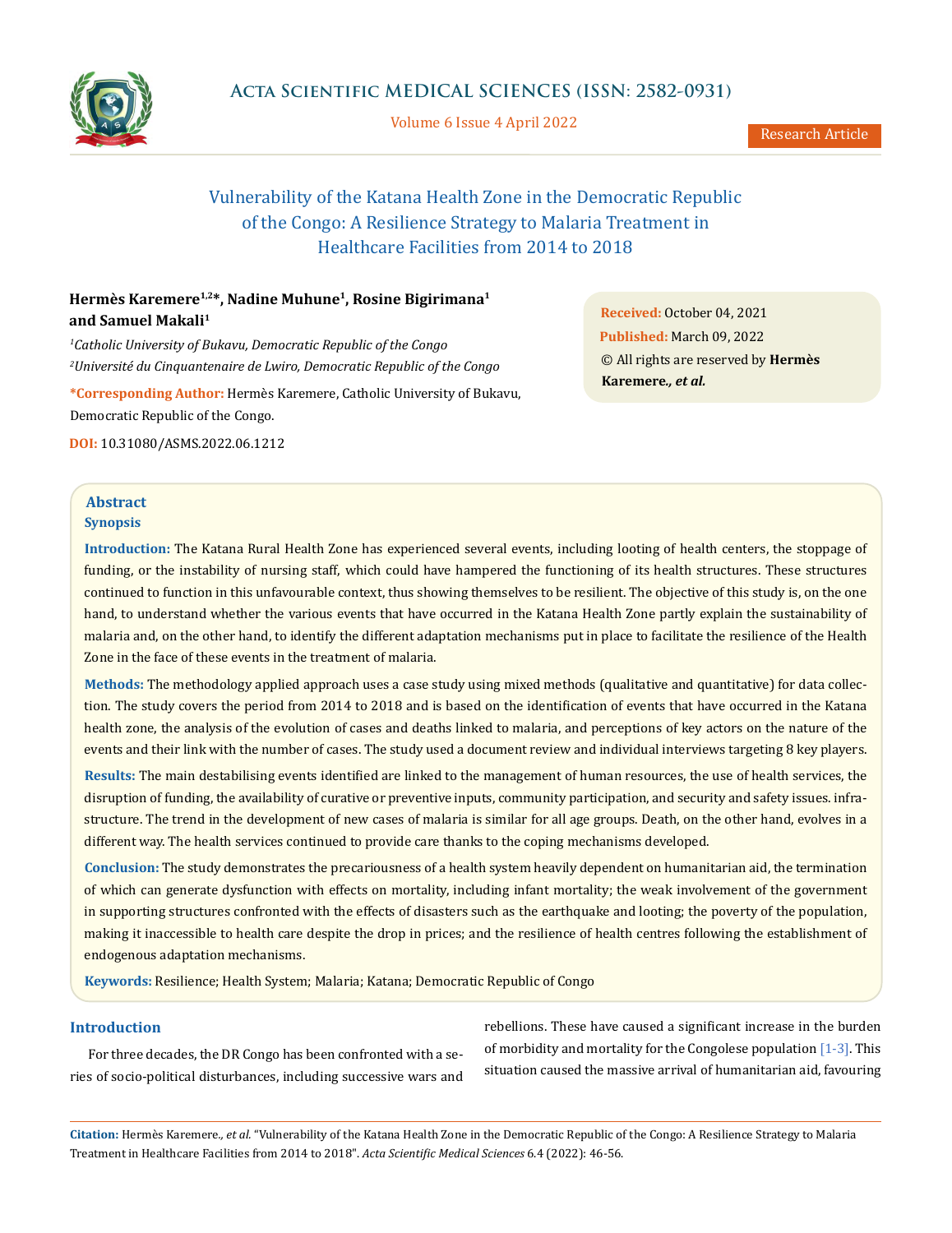emergency interventions  $[4]$  in the provinces most affected by the instability, including that of South Kivu  $[5,6]$ , and had a negative impact on the overall health status of the population [7].

South Kivu is one of the 26 provinces of the Democratic Republic of the Congo and has 34 Health Zones (ZS) including Katana. During the period from 1990 to 2017, the Katana ZS experienced several events, some of which could have hampered the functioning of health structures. The latter, however, continued to function and develop. Among the events identified by Karemere., *et al*. in a previous study [8], four groups of events emerge: (1) wars and rebellions; (2) periodic breaks in funding; (3) selective approaches to humanitarian interventions; and (4) institutional reforms.

In the face of these events, Katana's ZS was resilient, as Kenanewabo demonstrates [9]. Resilience enriches the clinic by offering new perspectives on the understanding of suffering and the care of patients. This concept participates in the constitution of an original theoretical-clinical model whose applications are numerous and varied in contemporary clinical practise  $[10]$ .

In sub-Saharan Africa, the resurgence of diseases such as cholera, malaria, meningitis, and diarrheal diseases [11] shows to what extent the health systems are not responding effectively to the needs of the populations. In the DRC, joint government efforts with WHO and various international partners have been made over the past two decades in the fight against malaria. Thus, from 2010, there was a marked decrease in the morbidity and mortality of this disease. However, although the 2017 estimates were down 20 million from 2010, data for the 2015-2017 period highlights the lack of significant progress against this indicator during this time frame. In addition, the latest world malaria reports from the World Health Organization show a tendency to slow down both the results of the fight against malaria and the financing of this fight [12,13]. With the One Health concept, it becomes more and more relevant to seek to understand health phenomena in dimensions that go well beyond the field of medicine, even in its broadest sense, in order to better understand the reasons for the failure of response programs. Thus, we believe that dysfunctions in the health pyramid caused by various unfavourable events could partly explain the sustainability of some of the diseases, including malaria, despite the considerable resources deployed for its eradication. These dysfunctions are of a security, administrative and internal governance nature, and can affect any level of the health pyramid. These events are also an opportunity for a break in the continuity of health management and thus constitute a certain type of vulnerability in the health system. This study aims to analyse the dysfunctions in the health pyramid based on the fight against malaria in the Katana health zone in South Kivu. It is carried out in partnership with the Institutional Strengthening of Health Policies Program based on Evidence, or RIPSEC in its acronym.

The objective of this study is, on the one hand, to understand whether the various events that have occurred in the Katana Health Zone partly explain the sustainability of malaria and, on the other hand, to identify the different adaptation mechanisms put in place to facilitate the resilience of the Health Zone in the face of these events in the treatment of malaria.

### **Methodology**

## **Description of the study area**

The study took place in the Katana ZS, covering in 2019 a population of 236,986 inhabitants. It has 17 health centers, including 3 denominational, 7 health posts, 1 private dispensary, 2 referral health centres (Ihimbi and Mugeri), a general referral hospital, a hospital centre (CH) in Birava and an Institute of Medical Education [14]. The choice to study this health zone is justified by the high prevalence of malaria that was recorded there: a study has indeed identified this health zone as being one of only two zones in the highest cluster at risk of the disease. province  $[12]$ . Formal paraphrase. In addition, the Katana health zone experienced a history of security instability between 1996 and 2018, not to mention that it has also recorded major impacts from geo-climatic events over the past 10 years.

#### **Type and period of study**

The methodology applied approach uses a case study using mixed methods (qualitative and quantitative) The mixed design used was of the convergent type. The qualitative and quantitative data were collected at the same time, analysed separately, and finally triangulated  $[15]$ . The study was extended over a period of 5 years from January 1, 2014 to December 31, 2018.

#### **Collection of data**

Data collection used both document review and individual interviews.

**Citation:** Hermès Karemere*., et al.* "Vulnerability of the Katana Health Zone in the Democratic Republic of the Congo: A Resilience Strategy to Malaria Treatment in Healthcare Facilities from 2014 to 2018". *Acta Scientific Medical Sciences* 6.4 (2022): 46-56.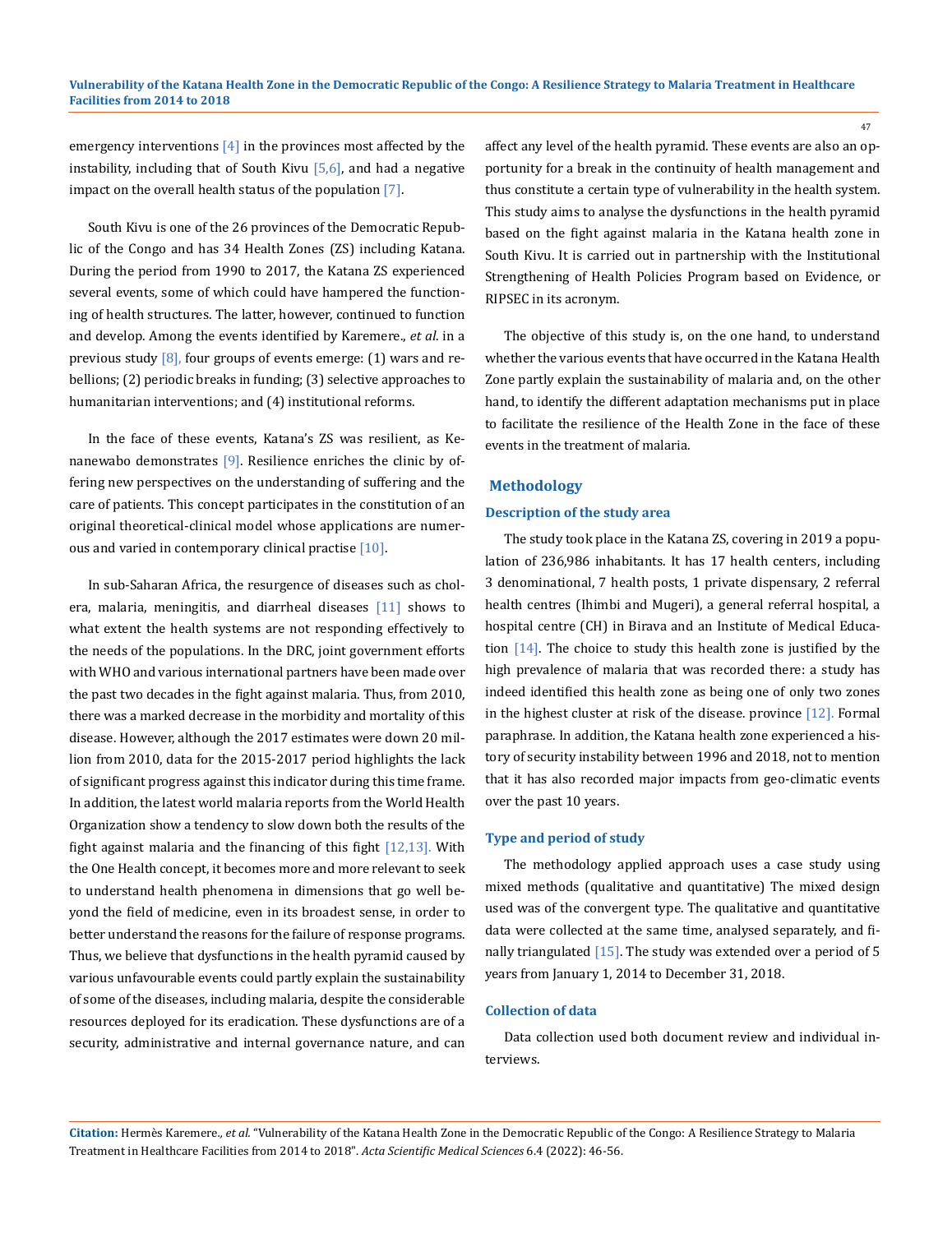#### **Review of documentary films**

The number of new cases and deaths recorded in the Health Zone per month for the period from 2014 to 2018 were collected using a template previously developed and from the annual reports of the ZS and the database. PNLP data. These data were collected for children under the age of five, pregnant women, and adults. During the review of the annual reports of the ZS, the various events that occurred in the ZS during the period from 2014 to 2018 were also identified and listed. Any case diagnosed as a case of malaria at the health zone level and reported to the Provincial Health Division (DPS) was considered and counted in the study.

#### **Individual interviews**

An open interview guide was developed and administered individually to targeted care providers in a reasoned manner according to their availability and their seniority in the health structures of the ZS. The guide made it possible to collect information related to the events that occurred in the health zone, their nature and their link with the evolution of cases and deaths linked to malaria in children, adults and pregnant women. A Benjie C6 digital voice recorder was used to collect this information. A total of 8 people were interviewed, coded from IC 1 to IC8, including two officials from the Central Office of the Health Zone, two officers from the Katana General Referral Hospital, three nurses from the health centres and a nurse attending a health center, on the basis of their seniority of at least 5 years in the Health Zone. Any event that occurred in the area having a positive or negative impact on the malaria control programme was considered in the study as an event of instability.

#### **Data processing and analysis**

The quantitative data collected concerning the annual numbers of cases and deaths from malaria were transcribed into an Excel file and then analysed. Malaria-related cases and deaths have been grouped into three categories based on age: under 5, over 5, and pregnant women. Trend curves were then drawn using Excel to analyse the evolution of cases and deaths between 2014 and 2018 while identifying the related events for each year.

The qualitative data collected, including the events that occurred in the Katana HZ during the study period, their nature and their link with the numbers of cases and deaths linked to malaria, as well as the adaptive mechanisms put in place, were transcribed in a Word file. The identified events were categorised into three groups as shown in Table 1. The qualitative analysis established the relationship between the event and the change in each trendline during the study period. Feedback to key informants (IC1 to IC8) facilitated understanding of the changes observed during the analysis.

The mixed techniques used have several advantages, including the possibility of triangulating information  $[16]$ , giving robustness to the methodology applied.

| <b>Group of events</b>                           | <b>Sub-groups of events</b>  |  |  |
|--------------------------------------------------|------------------------------|--|--|
| Events related to the                            | Human Resource<br>Management |  |  |
| organization and operation of<br>the Health Zone | Use of health services       |  |  |
|                                                  | Funding interruption         |  |  |
|                                                  | Curative events              |  |  |
| Events related to the treatment<br>of Malaria    | Preventive events            |  |  |
|                                                  | Community involvement        |  |  |
| Other events                                     | Security issues              |  |  |
|                                                  | Infrastructure events        |  |  |

**Table 1:** Groups of events sought.

## **Ethical considerations**

The research protocol for this study was submitted to the Ethics Committee of the Catholic University of Bukavu for approval. Authorization to use Health Zone data for this research was obtained before the start of the study from the Health Zone Chief Physician. The participation of the various people questioned was conditioned by their informed and free consent, written or oral, and respect for their anonymity and confidentiality.

#### **Results**

The main events identified in the Katana ZS between 2014 and 2018

The main events and their location in the Zone are identified in figure 1. The years 2015 and 2017 seem more affected, recording a large number of unfavourable events.

# **Annual frequency and citation of events destabilizing the functioning of the ZS**

Some events are recurring, difficulty in paying costs, drop in attendance, armed robberies, etc.), others are occasional (staff turn-

**Citation:** Hermès Karemere*., et al.* "Vulnerability of the Katana Health Zone in the Democratic Republic of the Congo: A Resilience Strategy to Malaria Treatment in Healthcare Facilities from 2014 to 2018". *Acta Scientific Medical Sciences* 6.4 (2022): 46-56.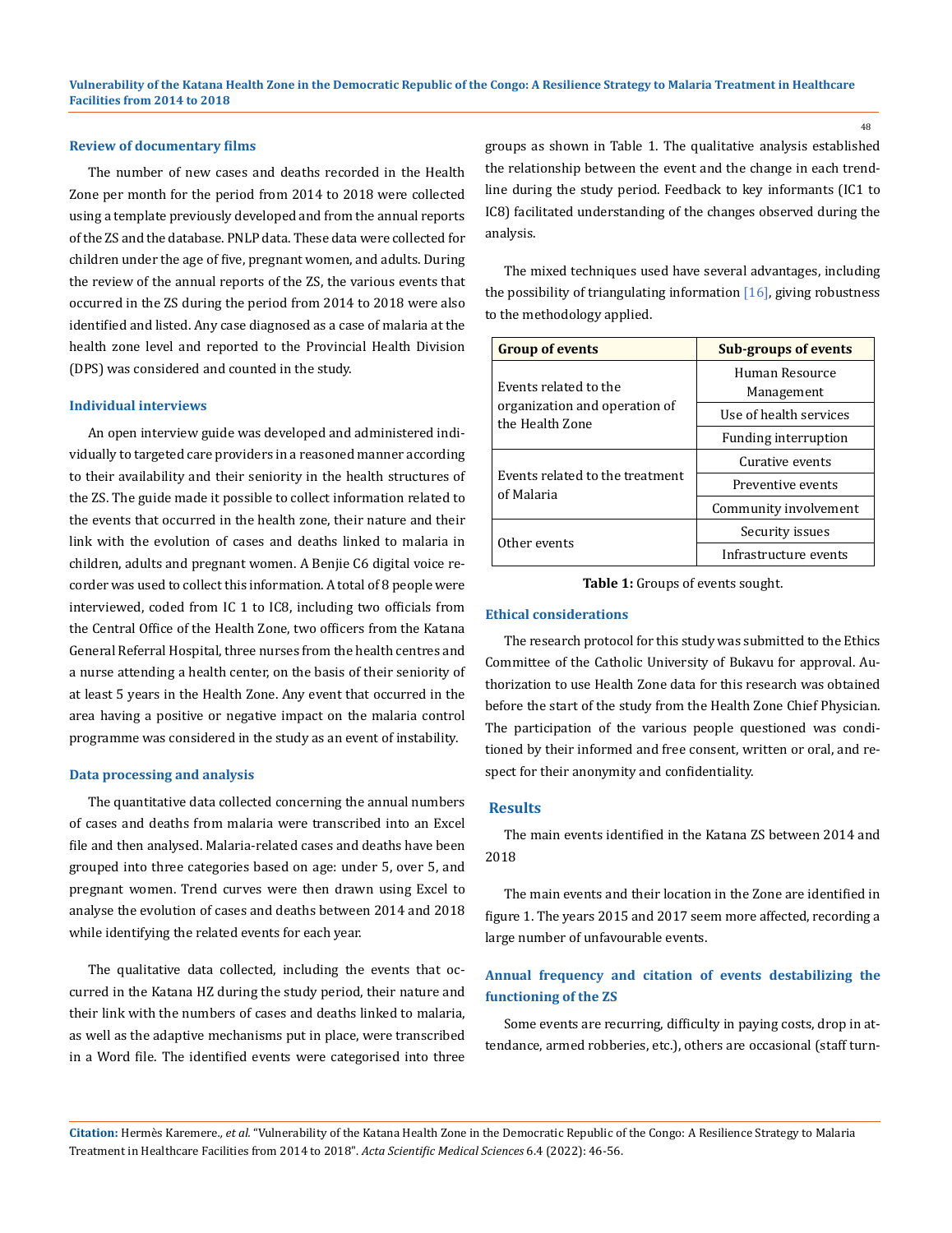

over, out of stock of drugs or mosquito nets, love at first sight, withdrawal of partners, …) As shown in table 2.

| <b>Events</b>                                                     | <b>Years</b> |             |             |      |             | Number of           | <b>Frequency of citation</b> |
|-------------------------------------------------------------------|--------------|-------------|-------------|------|-------------|---------------------|------------------------------|
|                                                                   | 2014         | 2015        | 2016        | 2017 | 2018        | <b>Health Areas</b> | by key informants            |
| Difficulty paying fees                                            | X            | X           | X           | X    |             | 8                   | 16                           |
| Staff rotation                                                    | X            |             |             |      |             | $\overline{2}$      | 1                            |
| Lack of qualified laboratory technician                           | X            | $\mathbf x$ | $\mathbf x$ | X    | X           | 6                   | 10                           |
| TDR rupture                                                       | X            |             |             |      |             | 2                   | $\mathbf{1}$                 |
| Insufficient qualified personnel                                  | X            | X           |             | X    | X           | 5                   | 5                            |
| Decrease in attendance                                            | X            | X           | $\mathbf x$ | X    | X           | 18                  | 22                           |
| Rupture of RDTs and ACTs                                          | X            |             |             |      |             | 1                   | $\mathbf{1}$                 |
| <b>ACT</b> break                                                  |              | X           |             |      |             | 1                   | $\mathbf{1}$                 |
| Out of stock of LLINs, TDRs, Artesu-<br>nate                      |              |             |             | X    |             | 1                   | 5                            |
| Out of stock of LLINs, ACT, Artesunate                            |              |             |             |      | $\mathbf x$ | 1                   | 13                           |
| Increased attendance                                              | X            |             |             | X    |             | $\overline{2}$      | 3                            |
| Demotivation of unpaid staff                                      | $\mathbf x$  |             |             |      |             | $\mathbf{1}$        | $\mathbf{1}$                 |
| Heavy torrential rain with problem of<br>accessibility to the BCZ | X            |             |             |      |             | $\mathbf{1}$        | $\mathbf{1}$                 |
| Conflict between IT and ITA                                       |              | X           |             |      |             | $\mathbf{1}$        | $\mathbf{1}$                 |
| Conflict between CODESA and IT                                    |              |             |             |      | X           | $\mathbf{1}$        | $\mathbf{1}$                 |
| Creation of 9 private positions                                   |              |             |             | X    | X           | 2                   | 2                            |
| Staff strike                                                      |              | X           |             |      | $\mathbf x$ | 7                   | 6                            |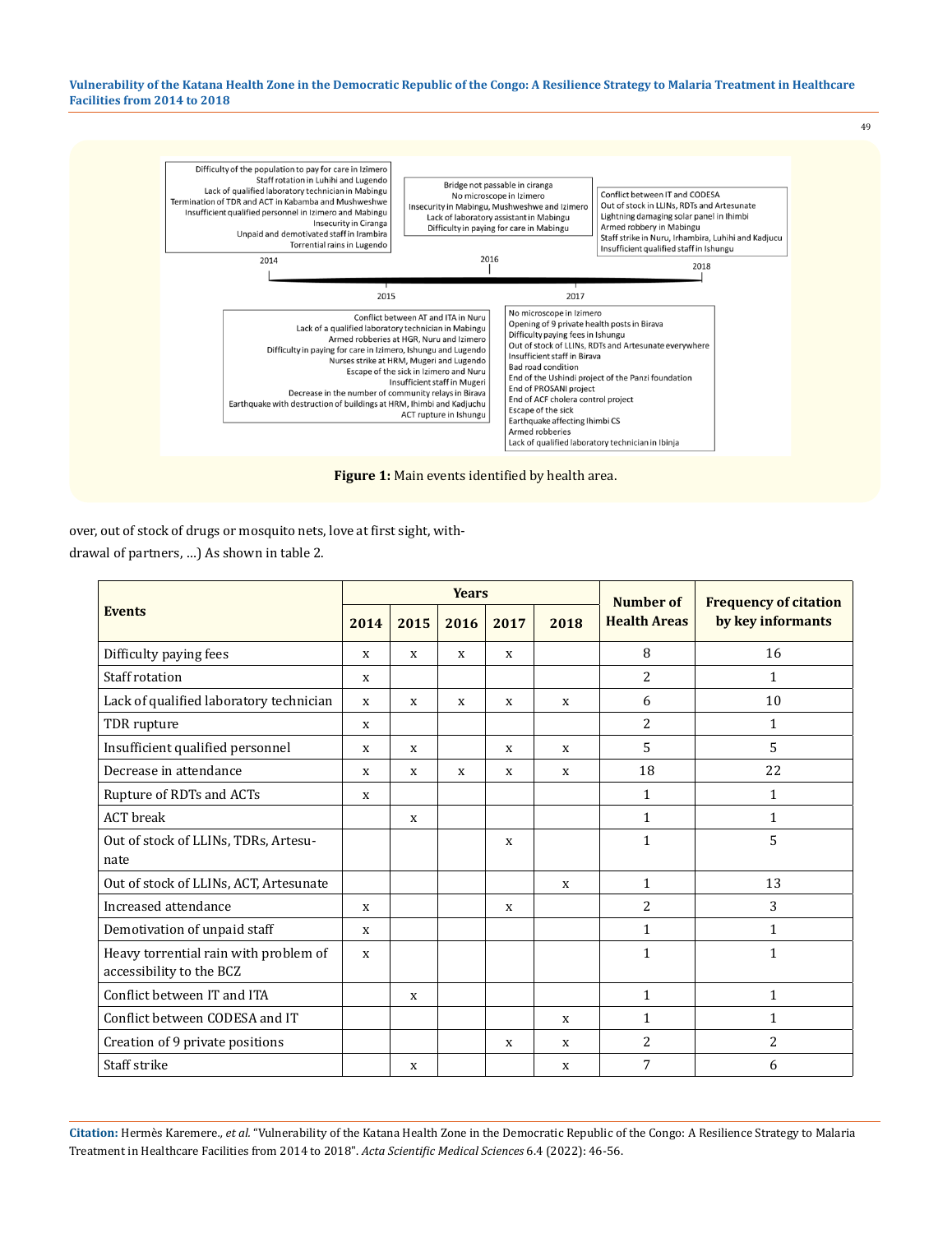| Escape of the sick                                                        |   | X |   | $\mathbf x$  |   | 3              | 5              |
|---------------------------------------------------------------------------|---|---|---|--------------|---|----------------|----------------|
| No microscope                                                             |   |   | X | $\mathbf{x}$ | X | 4              | 5              |
| Earthquake                                                                |   | X |   | X            |   | $\overline{4}$ | $\overline{4}$ |
| Reduction in the number of<br>community relays                            |   | X |   |              |   | $\mathbf{1}$   | $\mathbf{1}$   |
| Bridge not passable and poor road<br>condition                            |   |   | X | $\mathbf{x}$ |   | 2              | $\overline{2}$ |
| Panzi Foundation withdrawal from its<br>USHINDI project (sexual violence) |   |   |   | X            |   | $\mathbf{1}$   | $\mathbf{1}$   |
| Withdrawal from Prosani Plus (Drug<br>Supply)                             |   |   |   | $\mathbf{x}$ |   | $\mathbf{1}$   | $\mathbf{1}$   |
| ACF's withdrawal from its cholera<br>prevention project (Water supply)    |   |   |   | $\mathbf{x}$ |   | $\mathbf{1}$   | $\mathbf{1}$   |
| AAP/CORDAID disengagement for the<br>PBF project                          |   |   |   | X            |   | $\mathbf{1}$   | $\mathbf{1}$   |
| Lightning strike damaging the solar<br>panel                              |   |   |   |              | X | $\mathbf{1}$   | $\mathbf{1}$   |
| Armed robberies and land disputes<br>and cases of insecurity              | X | X | X | $\mathbf{x}$ | X | 10             | 15             |

**Table 2:** Annual frequency and citation of events.

# **Categorization of destabilizing events**

Figure 2 shows all the events listed in the Katana Health Zone by category. The vast majority of events that have occurred are related to the organization and functioning of the Health Zone.

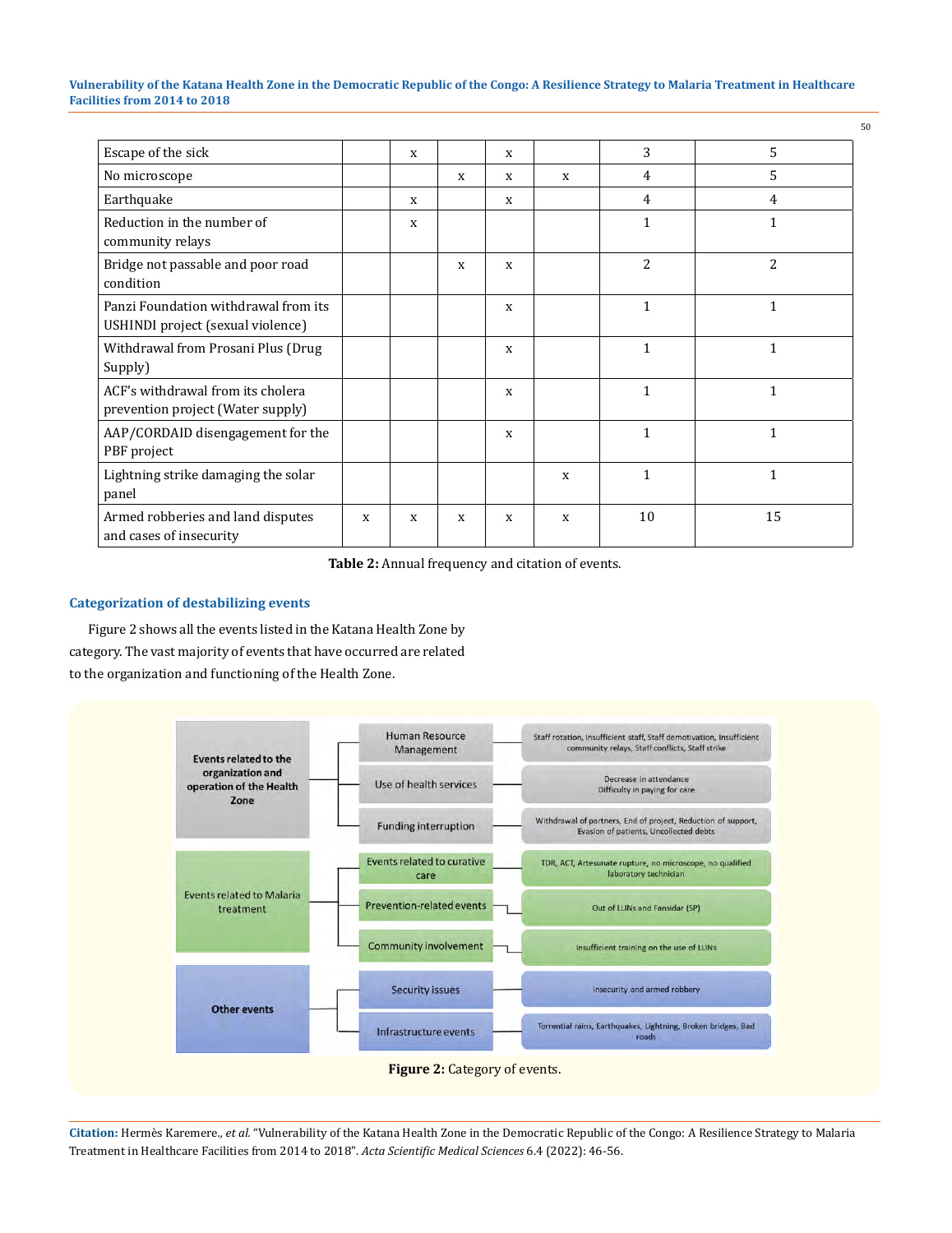# **Influence of instability events on malaria**

Type 1 events (organizational and functional events) are the most significant in order of frequency each year (Figure 3). We note a peak of this type of event in 2017 (year 4), a peak that coincides with the sharp rise in the number of malaria cases recorded in the health zone.



## **Figure 3:** Influence on Malaria by category of instability events.

#### **The malaria situation during the period 2014 to 2018**

The trend in the evolution of new cases of malaria between 2014 and 2018 is similar for both children under five and pregnant women and people aged 5 and over (Figures 5, 6 and 7) and corroborates the overall evolution of all cases (Figure 4). On the other hand, the trend in the evolution of deaths is different. That of children under 5 years old dictates the overall trend of deaths from malaria from 2014 and 2018 (Figure 4 and 5 are similar but very different from Figures 6 and 7 with regard to deaths). The trend of the curves of new cases and those of deaths are highly overlapping if we consider all cases (Figure 4) and cases in children under 5 years (Figure 5). On the other hand, this superposition is not effective in pregnant women (Figure 6) or in children 5 years and over (Figure 7). Malaria mortality thus seems to affect more children under 5 years old.







**Figure 5:** Evolution of morbidity and lethality from malaria in children under 5 in the Katana HZ from 2014 to 2018.



**Figure 6:** Evolution of morbidity and lethality from malaria among pregnant women in the Katana HZ from 2014 to 2018.



**Figure 7:** Evolution of morbidity and lethality from malaria in people over 5 years old in the Katana HZ from 2014 to 2018.

## **Malaria-related morbidity and mortality (6.1)**

The actors interviewed associated the reductions in new malaria cases observed from 2014 and 2017 with the distribution and awareness campaign on the use of long-acting insecticide-treated mosquito nets through the PNLP (I3, I4, I5, I6, I7, I8). One of the people interviewed said: "The decrease in malaria cases is due to the mass distribution of mosquito nets". 8<sup>th</sup>.

On the other hand, these same actors associate the increase in new cases in 2018 with the misuse of LLINs by the majority of the population (I4, I5, I7, I8), with a decrease in the effectiveness of LLINs against mosquitoes (I7, I8) but also with a decrease in awareness of the use of LLINs (I6). The difficult supply of rapid diagnostic tests for malaria (I3) has also been questioned.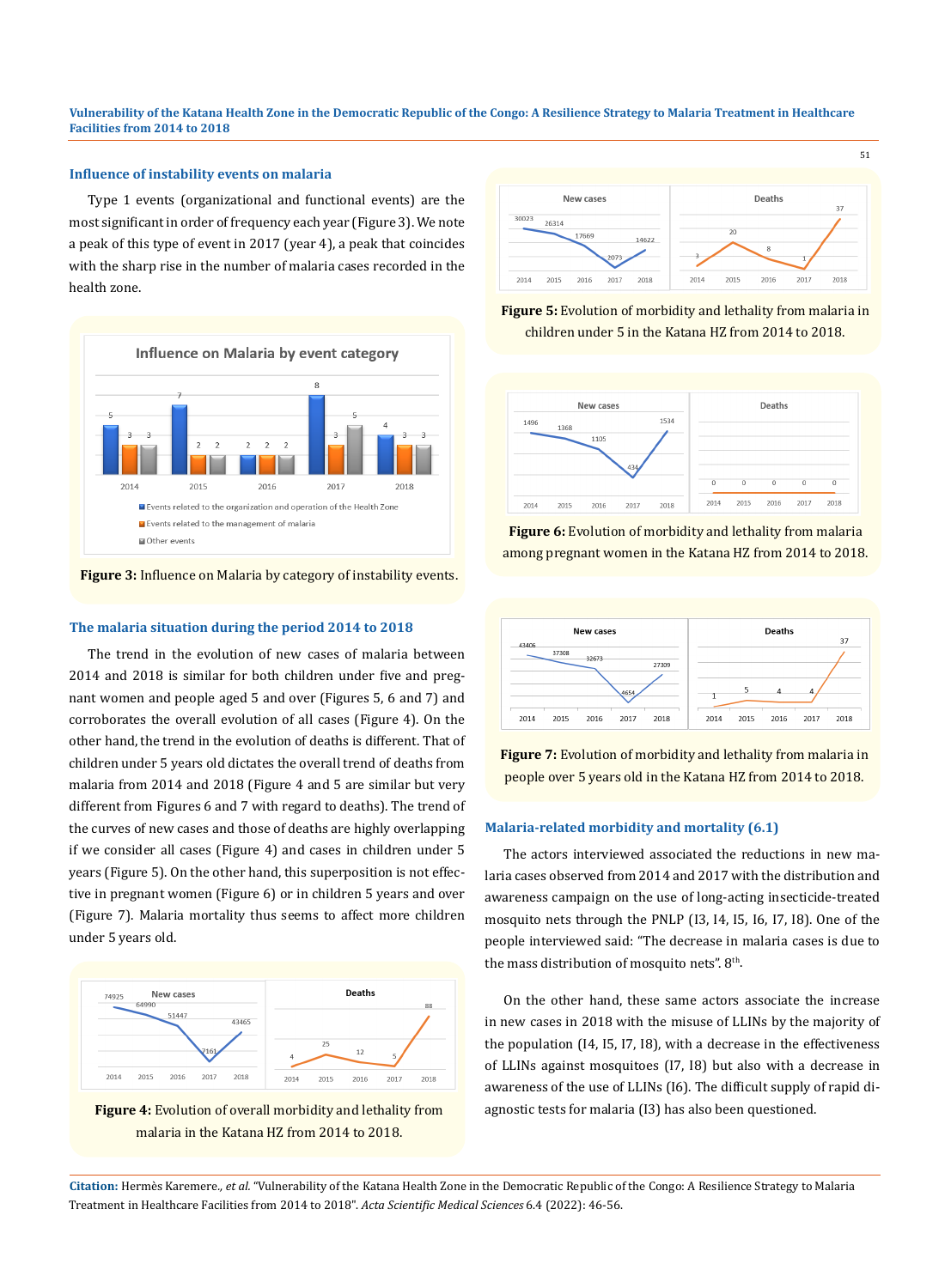While the increase in competition represented by informal care centres not integrated into the health system (I1, I2), the mass distribution of mosquito nets (I3, I4, I5, I6, I7, I8) and the countercampaign in period of conflicts between the chief of the locality and the BCZ (I4) were mentioned to justify the reductions in new cases of malaria observed ; the misuse of mosquito nets or their use for other purposes (fishing, construction), the loss of the effectiveness of old mosquito nets, the resistance of mosquitoes to common insecticides and the increase in diagnostic capacity with the presence of rapid tests for malaria would however justify the increase in new cases in 2018.

#### **Malaria-related mortality is 6.2**

Actors I4, I6, I7, and I8 argue that late recourse to health centres because of poverty and/or self-medication and/or prior passage in informal dispensaries and prayer rooms was the basis of the high mortality of children under 5 years old. Actors I1, I2, I3, I8 also evoke the fact that some patients are transferred to the hospital but do not arrive there alive because of the long journey or are transferred late.

The stakeholders interviewed all agree on the fact that good care and awareness among pregnant women in antenatal consultation between 2013 and 2018 made it possible to completely avoid malaria-related deaths in them during this period.

The withdrawal of financial partners (I1, I2); late consultations (I1, I2, I3, I4, I6, I7, I8); inadequate care (I3); the poverty of the population (I6, I7) and self-medication (I8) are mentioned to explain the increase in the number of deaths in 2018.

The large number of deaths due to malaria in children under 5 years of age during the study period is explained by the late appeals linked to financial problems, or to first-line consultations in pirate centers, or to ineffective transfers because of long journeys and, at times, impractical roads.

"The first cause of high mortality of children under 5 years old is the community itself, because there are many pharmacies authorised by the hierarchy; before going to the hospital, the patient first takes care of himself, and does not come to the hospital once it is complicated. It is not a problem of money, because we do not ask for money first when it comes to a small child".  $6<sup>th</sup>$ .

#### **Use of the services**

Certain actors evoke the problem related to the financing of care, the impoverishment of the population, and the delay in care (I1, I2, I4, I6, I7) as events influencing the use of services for malaria; others evoke the problem of accessibility due to torrential rains (I1, I2, I6, I7) and still others, the disengagement and end of the Prosani plus and AAP projects (I3, I6, I7, I8).

#### **Adaptation mechanisms**

All the health facilities in the Katana area have undergone at one time or another a series of changes during our study period. These changes have led to several disturbances. To maintain a certain consistency in the functioning of the system, these structures have initiated certain adaptation mechanisms to get by.

The following mechanisms have been put in place to facilitate continuity/adaptation to change (Figure 8).



**Figure 8:** Main adaptation mechanisms developed.

The adaptation mechanisms that the zone has deployed in the face of the various events likely to hinder its proper functioning are essentially internal. The staff of the health zone had to take it upon themselves and sometimes make some sacrifices, without resorting to outside help other than the help of the local population for certain types of problems.

## **Discussion**

The goals of this study were to identify vulnerable events in the health system in the Katana health zone, analyse the impact of these events on the health system's functioning in relation to the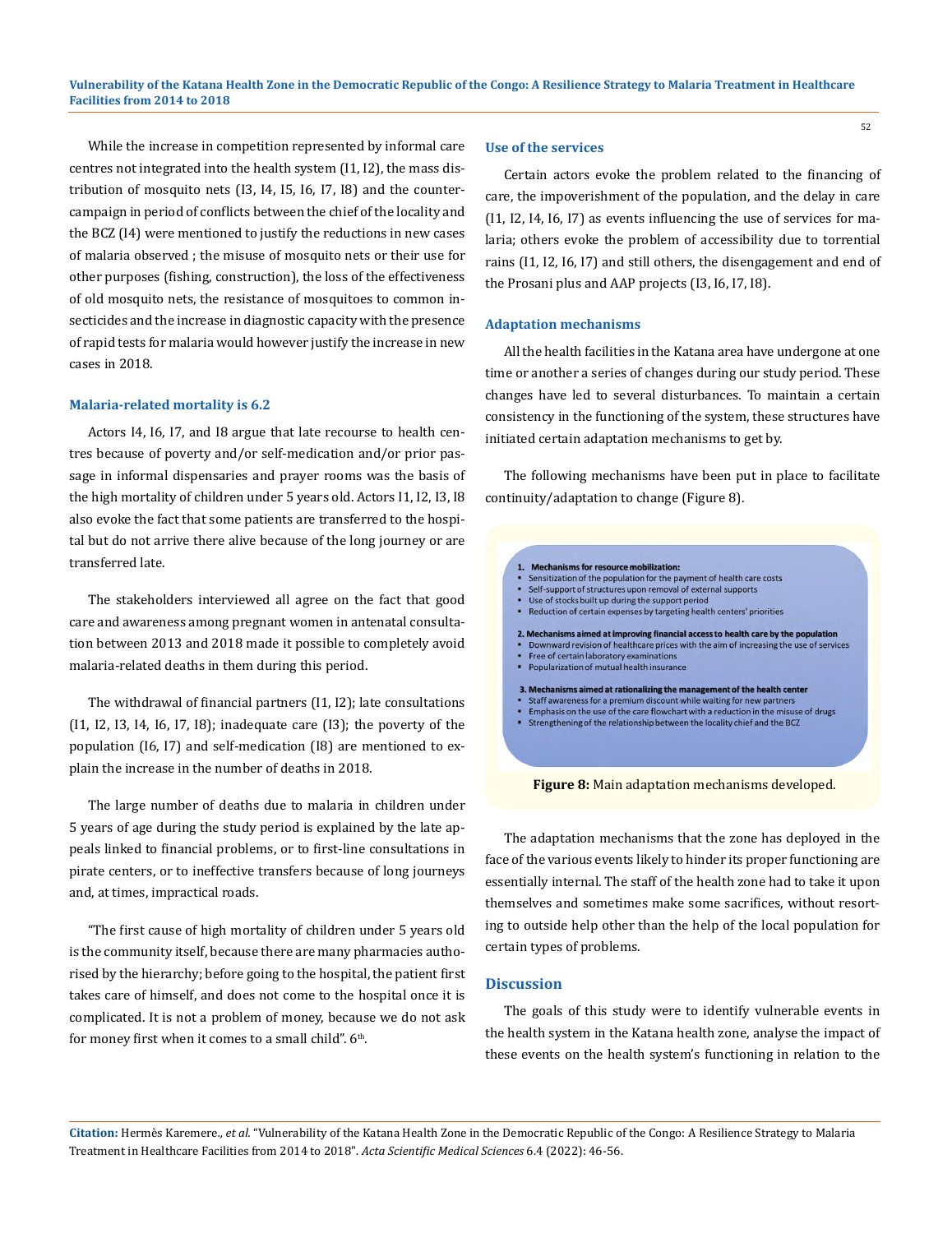evolution of malaria incidence, and describe the adaptive mechanisms used by this area in times of vulnerability.

The major constraints of this study are mostly methodological in character.

This includes the difficulties of contacting all of the health centre players, particularly registered nurses, for interviews, as well as the complexities of evaluating comprehensive information by each of the Katana Health Zone health regions. The information gathered at the level of health areas and sent back to the whole health zone does not always reflect the situation in specific health areas. We have taken care to identify the health regions impacted by the observed occurrences in Figure 1. Another methodological constraint is the use of key informants to identify destabilising events that happened in the region over the five years of the research, which may have resulted in the gathering of incorrect information owing to recall bias. To minimise this limitation, we have taken care to only employ informants with at least 5 years of experience in the field. We also triangulated the informant information with that gathered in the health zone operational reports. In contrast, the informants enabled us to verify the events documented in the reports as having an effect on the area's malaria control efforts.

The results of (1) the identified events; (2) the evolution of malaria-related morbidity and mortality; (3) the links between events and the evolution of malaria-related morbidity and mortality; and (4) the mechanisms put in place to strengthen the HZ's resilience in the fight against malaria in the face of the events that have occurred are discussed in the following paragraphs.

#### **Recognized events**

The major destabilising events highlighted include issues with human resource management, the usage of health services, financing disruptions, the availability of curative or preventative inputs, community involvement, and security and infrastructure issues.

## **Human resource administration**

Human resource management continues to be a critical problem in the operation and dynamism of a given service. The quality of service is determined by the calibre of its employees [17,18]. Personnel turnover, inadequate qualified staff, demotivation of low-paid employees, disputes among employees, and staff strikes have all had a detrimental impact on the workforce, according to

the instabilities found in this research. In terms of the difficulties of human resource management, the operation of health facilities in the Katana ZS. Such instabilities necessarily result in poor service functioning and, as a consequence, inadequate or even mediocre results in respect to the service's goals [18,19].

#### **Service utilisation, funding disturbance, and input availability**

The incidents associated with the usage of the specified services mostly involve families' inability to pay the fees. The utilisation of basic health services is one of the most important elements in improving population health. Other variables related to the person (age, sex, degree of education of the head of household, etc.), his surroundings  $[20]$ , and the low buying power of families  $[21-23]$ are listed in addition to the quality of services. Payment for treatment by third-party payers [24,25] or external financing removes the financial barrier to access to health services in poor nations. The lack of financing as a result of the withdrawal of some partners from the Katana health zone resulted in a scarcity of certain medicines and consumables, particularly those required for the battle against malaria, the prices of which are excessive [26].

#### **Participation in the community**

The highlighted event, related with community involvement, is the decrease in the number of community intermediaries in specific health regions of the Katana health zone, as a result of the departure of technical and financial partners in particular. The importance of community relays in the battle against malaria has been well established [27-29].

## **Concerns about security and infrastructure**

In the Katana Health Zone, we discovered numerous instances of insecurity in the form of armed robberies. These theft incidents in the community, as well as in some medical facilities, have had a detrimental effect on the everyday lives of this group. This is consistent with study published in 2017 by Stearns J and Vogel C., who argue that the eastern DRC is prone to recurrent instabilities that lead to regions of armed conflict, which destabilise the health system [30]. Instabilities have also been reported in many African countries, including Uganda [31], Zimbabwe [32], South Sudan [33], and the Highlands of South Kivu [34], with implications for service usage.

**Citation:** Hermès Karemere*., et al.* "Vulnerability of the Katana Health Zone in the Democratic Republic of the Congo: A Resilience Strategy to Malaria Treatment in Healthcare Facilities from 2014 to 2018". *Acta Scientific Medical Sciences* 6.4 (2022): 46-56.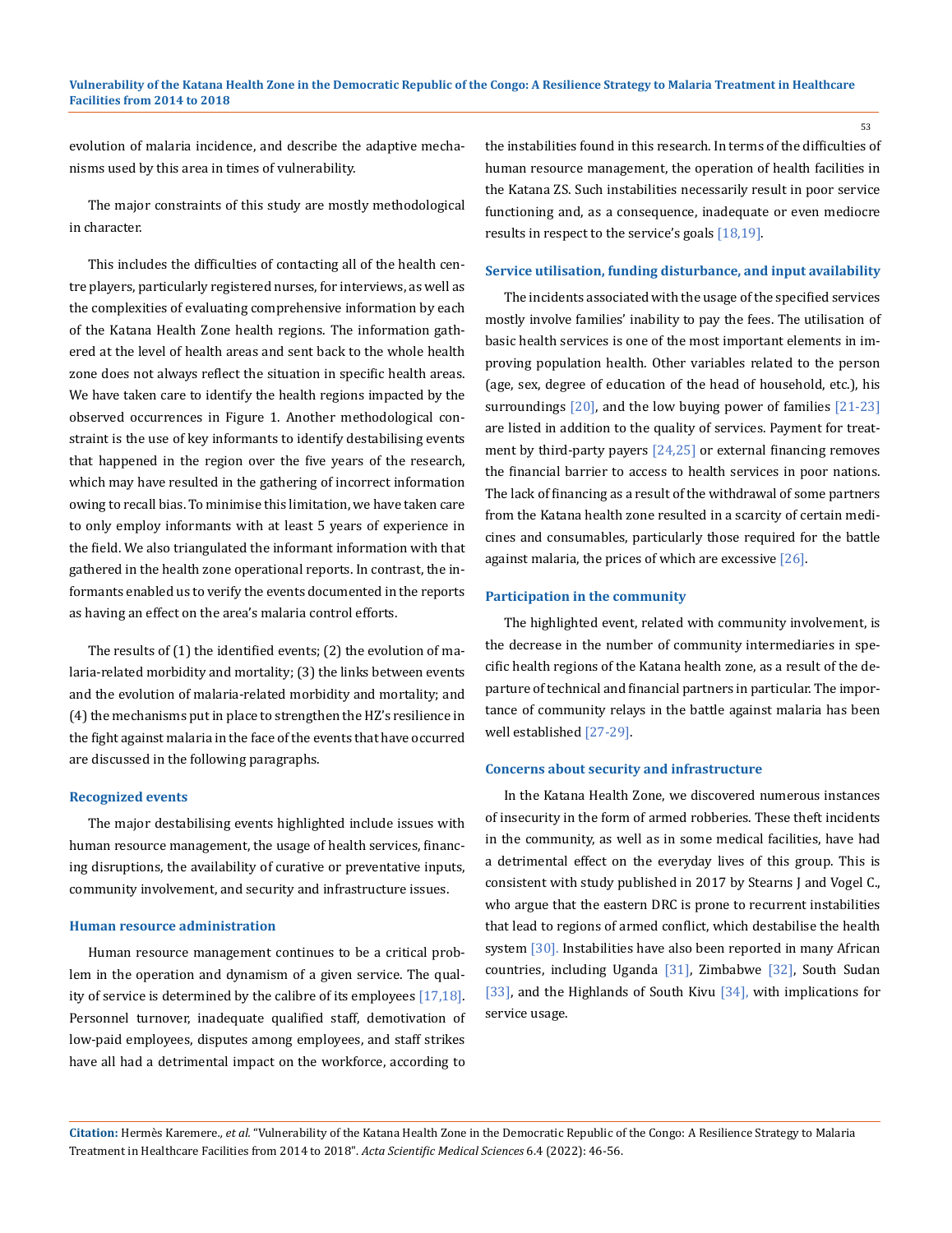#### **Other contextual occurrences**

External events occurred, including severe torrential rains, the establishment of 9 private posts, the earthquake, and the deterioration of the road leading to specific health facilities, which resulted in bridge damage. These circumstances impacted physical access to health care facilities. The establishment of 9 private positions has placed the health facilities in a competitive position.

#### **The malaria scenario from 2014 to 2018**

The evolution of new malaria cases between 2014 and 2018 follows the same pattern for children under the age of five, pregnant women, and individuals aged 5 and older, and confirms the general development of all cases. The development of fatalities, on the other hand, is different; the general trend of malaria deaths between 2014 and 2018 is dictated by children under the age of five. If we examine the whole population, the trend of the curves for new cases and those for fatalities is highly superimposable. cases and cases in children under the age of five. This superposition, on the other hand, is ineffective in pregnant women or children aged 5 and above. Malaria mortality seems to impact more children under the age of five, with an average of 37.4%. This supports the findings of a 2008 research at the Lwiro paediatric hospital, which found an admission frequency of 38% [35].

#### **Resilience-building mechanisms**

Faced with numerous instabilities (mostly armed robberies, property conflicts, instances of insecurity, decrease in attendance, lack of a trained laboratory technician, problems in paying for treatment) in Katana's health zone Managers used different adaptive strategies to keep health structures running throughout the research period. These methods are targeted at mobilising resources [36] to address the low buying power of households [23], increasing financial access to health care for the public  $[37,38]$ , and simplifying health centre administration. A study conducted in the same ZS on the adaptive management of HCs  $[9]$  mentions other groups of adaptive mechanisms put in place by the HCs that could supplement the latter, specifically good collaboration between various actors, the establishment of procedures for the good management of financial aid, the development and application of new directives and standards, and the exercise of leadership. Another strategy that may guarantee the functioning of a health zone in a critical or vulnerable scenario is the deployment of emergency interventions

in conjunction with the arrangement of equitable services [39]. Other studies have shown the critical role of health players in crisis absorption through consultation systems [31,33,40].

#### **Conclusion**

The research shows the vulnerability of a health system that is largely reliant on humanitarian assistance. This occurs immediately following the disengagement of financial partners in the health sector, with consequences for mortality, particularly infant mortality; the government's lack of involvement in supporting structures confronted with the effects of disasters such as the earthquake and looting, making these structures more vulnerable and ill-prepared to deal with the consequences of these disasters; and the poverty of the people. Despite their resiliency, the study was unable to investigate the level of performance of health facilities in the Health Zone, highlighting the necessity to pursue this path in future research.

#### **Bibliography**

- 1. Ahoua L., *et al*[. "High mortality in an internally displaced pop](https://pubmed.ncbi.nlm.nih.gov/19153907/)[ulation in Ituri, Democratic Republic of Congo, 2005: results](https://pubmed.ncbi.nlm.nih.gov/19153907/)  [of a rapid assessment under difficult conditions".](https://pubmed.ncbi.nlm.nih.gov/19153907/) *Global Public Health* [1.3 \(2006\): 195-204.](https://pubmed.ncbi.nlm.nih.gov/19153907/)
- 2. [Control CfD, Prevention. "Elevated mortality associated with](https://pubmed.ncbi.nlm.nih.gov/12807080/)  [armed conflict - Democratic Republic of Congo, 2002".](https://pubmed.ncbi.nlm.nih.gov/12807080/) *MMWR [Morbidity and Mortality Weekly Report](https://pubmed.ncbi.nlm.nih.gov/12807080/)* 52.20 (2003): 469-471.
- 3. Depoortere E and Checchi F. "Pre-emptive war epidemiology: lessons from the Democratic Republic of Congo". *The Lancet* 367.9504 (2006): 7-9.
- 4. Mukengere Mukwege D and Nangini C. "Rape with extreme violence: the new pathology in South Kivu, Democratic Republic of Congo". *PLoS Medicine* 6.12 (2009): e1000204.
- 5. [Fenton G. "Coordination in the great lakes".](https://www.fmreview.org/logistics/fenton) *Forced Migration Review* [18.18 \(2003\): 23-24.](https://www.fmreview.org/logistics/fenton)
- 6. Karemere Bimana H. Adaptive hospital governance in a changing context: study of Bunia, Logo and Katana hospitals in the Democratic Republic of Congo: UCL-Université Catholique de Louvain (2013).
- 7. Makali SL., *et al*. "Comparative analysis of the health status of the population in six health zones in South Kivu: a crosssectional population study using the WHODAS". *Conflict and Health* 15.1 (2021): 1-11.

**Citation:** Hermès Karemere*., et al.* "Vulnerability of the Katana Health Zone in the Democratic Republic of the Congo: A Resilience Strategy to Malaria Treatment in Healthcare Facilities from 2014 to 2018". *Acta Scientific Medical Sciences* 6.4 (2022): 46-56.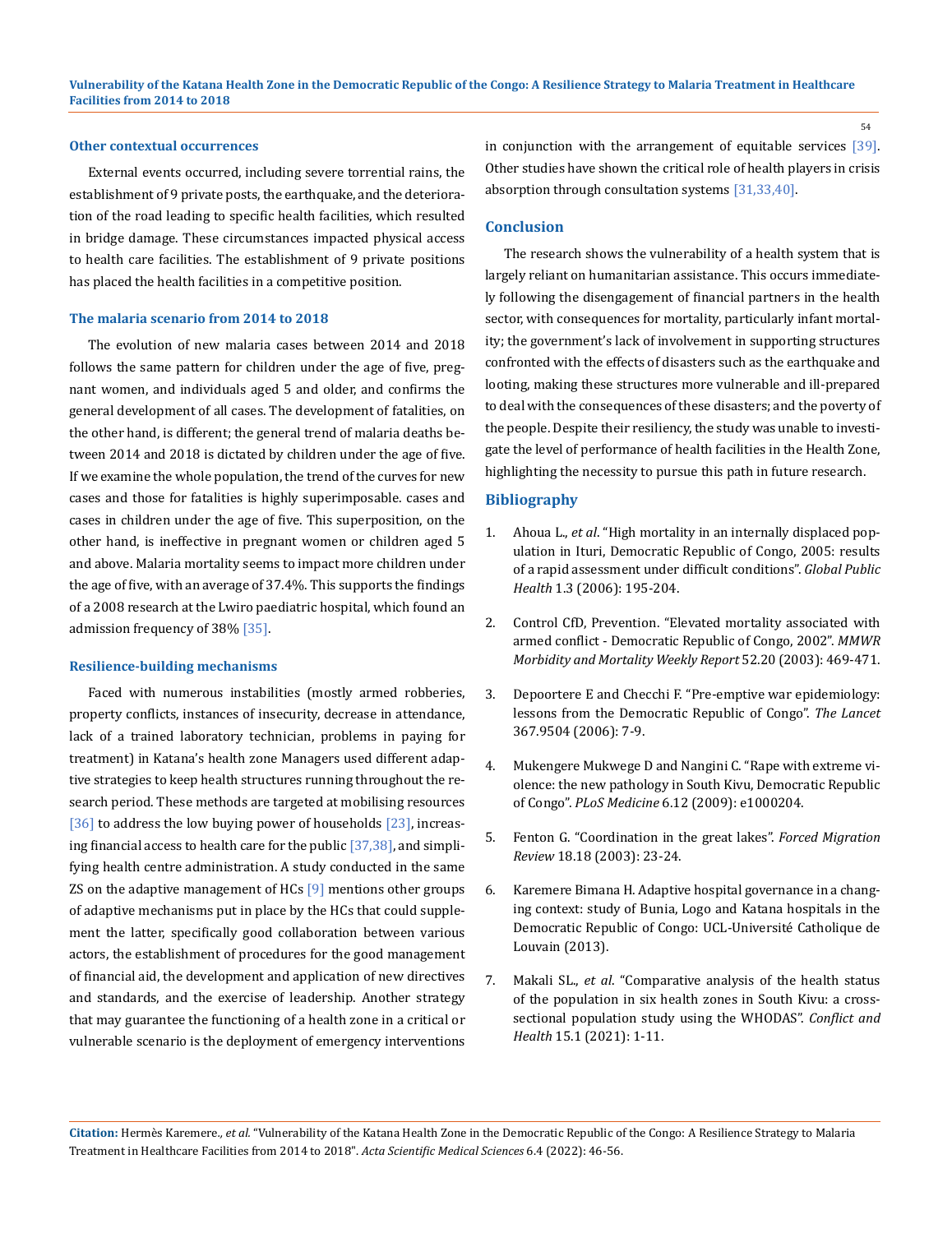- 8. Karemere H., *et al*[. "Analyzing Katana referral hospital as a](https://conflictandhealth.biomedcentral.com/articles/10.1186/s13031-015-0046-5)  [complex adaptive system: agents, interactions and adaptation](https://conflictandhealth.biomedcentral.com/articles/10.1186/s13031-015-0046-5)  [to a changing environment".](https://conflictandhealth.biomedcentral.com/articles/10.1186/s13031-015-0046-5) *Conflict and Health* 9.1 (2015): [1-10.](https://conflictandhealth.biomedcentral.com/articles/10.1186/s13031-015-0046-5)
- 9. Kenanewabo N., *et al*. "Adaptive management of health centers in a changing environment in the Democratic Republic of the Congo". *Public Health* 32.4 (2020): 359-370.
- 10. Kruk ME., *et al*[. "What is a resilient health system? Lessons](https://www.thelancet.com/journals/lancet/article/PIIS0140-6736(15)60755-3/fulltext)  from Ebola". *The Lancet* [385.9980 \(2015\): 1910-1912.](https://www.thelancet.com/journals/lancet/article/PIIS0140-6736(15)60755-3/fulltext)
- 11. [Amat-Roze JM. "Health in sub-Saharan Africa, between prog](https://www.researchgate.net/publication/292555320_Health_in_sub-saharan_africa_between_progress_setbacks_and_renewal)ress, setbacks and renewal". *[Bulletin of the Association of](https://www.researchgate.net/publication/292555320_Health_in_sub-saharan_africa_between_progress_setbacks_and_renewal)  [French Geographers](https://www.researchgate.net/publication/292555320_Health_in_sub-saharan_africa_between_progress_setbacks_and_renewal)* 87.1 (2010): 105-118.
- 12. Bigirinama R., *et al*[. "Environmental and anthropogenic factors](https://pubmed.ncbi.nlm.nih.gov/32017290/)  [associated with increased malaria incidence in South - Kivu](https://pubmed.ncbi.nlm.nih.gov/32017290/)  [Province, Democratic Republic of the Congo".](https://pubmed.ncbi.nlm.nih.gov/32017290/) *Tropical Medi[cine and International Health](https://pubmed.ncbi.nlm.nih.gov/32017290/)* 25.5 (2020): 600-611.
- 13. [Ren M. "Greater political commitment needed to eliminate ma](https://idpjournal.biomedcentral.com/articles/10.1186/s40249-019-0542-8)laria". *[Infectious Diseases of Poverty](https://idpjournal.biomedcentral.com/articles/10.1186/s40249-019-0542-8)* 8.1 (2019): 1-4.
- 14. DPS. "Health pyramid 2019: Health mapping of the province of South Kivu". *Provincial Health Division,* South Kivu, DR Congo (2019).
- 15. Guével MR and Pommier J. "Research using mixed methods in public health: issues and illustration". *Public Health* 24.1 (2012): 23-38.
- 16. Pinard R., *et al*. "The choice of a mixed methodological approach to educational research". *Qualitative Research* 24.1 (2004): 58-80.
- 17. [Karemere H. "Analysis of attitudes and behaviors of doctors](https://www.researchgate.net/publication/286099712_Analysis_of_attitudes_and_behaviors_of_doctors_and_nurses_as_a_strategic_lever_for_hospital_resources_management)  [and nurses as a strategic lever in the management of hospital](https://www.researchgate.net/publication/286099712_Analysis_of_attitudes_and_behaviors_of_doctors_and_nurses_as_a_strategic_lever_for_hospital_resources_management)  resources". *[Pan African Medical Journal](https://www.researchgate.net/publication/286099712_Analysis_of_attitudes_and_behaviors_of_doctors_and_nurses_as_a_strategic_lever_for_hospital_resources_management)* 21.1 (2015).
- 18. WHO. "Human resources for health: global strategy for 2030". Geneva: World Health Organization (2016).
- 19. Stovall JG., *et al*[. "The impact of an employees' strike on a com](https://ps.psychiatryonline.org/doi/10.1176/appi.ps.55.2.188)[munity mental health center".](https://ps.psychiatryonline.org/doi/10.1176/appi.ps.55.2.188) *Psychiatric Services* 55.2 (2004): [188-191.](https://ps.psychiatryonline.org/doi/10.1176/appi.ps.55.2.188)
- 20. Munyamahoro M and Ntaganira J. "Determinants of household health service use in Rubavu district" (2012).
- 21. Philippe CM., *et al*. "Factors determining the low household use of the curative service in the health zone of Pweto, Katanga province, Democratic Republic of Congo in 2013". *Pan African Medical Journal* 21.1 (2015).
- 22. Wilkinson D., *et al*[. "Effect of removing user fees on attendance](https://pubmed.ncbi.nlm.nih.gov/11477970/)  [for curative and preventive primary health care services in ru](https://pubmed.ncbi.nlm.nih.gov/11477970/)ral South Africa". *[Bulletin of the World Health organization](https://pubmed.ncbi.nlm.nih.gov/11477970/)* 79 [\(2001\): 665-671.](https://pubmed.ncbi.nlm.nih.gov/11477970/)
- 23. Konate MK., *et al*. "Community health policy and economic and social viability of community health centers in Mali: Case study in urban and rural areas" (Draft).
- 24. Bashi J., *et al*[. "Mutuelles de santé in Bukavu in the Democratic](https://pubmed.ncbi.nlm.nih.gov/32636998/)  [Republic of Congo: factors favorable to the use of health ser](https://pubmed.ncbi.nlm.nih.gov/32636998/)vices by members". *[The Pan African Medical Journal](https://pubmed.ncbi.nlm.nih.gov/32636998/)* 35 (2020).
- 25. Doumbouya ML. "Accessibility of health services in West Africa: the case of Guinea" (2008).
- 26. Nkemba B., *et al*. "Coverage and cost of care for an episode of malaria in the health zone of Miti-Murhesa, Democratic Republic of Congo [Taking in charge and cost of malaria treatment in Miti-Murhesa health zone, Democratic Republic of Congo]". *International Journal of Innovation and Applied Studies* 8.3 (2014): 920.
- 27. Karemere H., *et al*. "An experience of setting up community care sites in the Democratic Republic of Congo [Integrated community case management: An experience from the Democratic Republic of Congo]". *International Journal of Innovation and Applied Studies* 20.1 (2017): 42-51.
- 28. [Faye SL. "Empowering community relays for seasonal inter](https://www.cairn-int.info/article-E_AUTR_060_0129--empowering-community-health-workers-for.htm)[mittent preventive treatment of malaria \(IPT\) in Senegal: is](https://www.cairn-int.info/article-E_AUTR_060_0129--empowering-community-health-workers-for.htm)[sues, modalities, challenges".](https://www.cairn-int.info/article-E_AUTR_060_0129--empowering-community-health-workers-for.htm) *Somewhere Else* 1 (2012): 129- [146.](https://www.cairn-int.info/article-E_AUTR_060_0129--empowering-community-health-workers-for.htm)
- 29. André AMCM and Adolphe KC. "Involvement of "community relays" in a clinical trial project: example of the development of a vaccine against placental malaria in pregnant women in Sô-Ava (South Benin)".
- 30. [Stearns J and Vogel C. "The landscape of armed groups in East](https://reliefweb.int/report/democratic-republic-congo/landscape-armed-groups-eastern-congo-fragmented-politicized)[ern Congo: fragmented, politicized networks".](https://reliefweb.int/report/democratic-republic-congo/landscape-armed-groups-eastern-congo-fragmented-politicized) *Kivu Security [Tracker](https://reliefweb.int/report/democratic-republic-congo/landscape-armed-groups-eastern-congo-fragmented-politicized)* (2017).
- 31. Namakula J and Witter S. "Living through conflict and postconflict: experiences of health workers in northern Uganda and lessons for people-centered health systems". *Health Policy and Planning* 29 (2014): ii6-ii14.
- 32. Chirwa Y., *et al*[. "Deployment of human resources for health in](https://www.researchgate.net/publication/311669718_Deployment_of_Human_Resources_for_Health_in_Zimbabwe_Synthesis_report)  [Zimbabwe: synthesis report".](https://www.researchgate.net/publication/311669718_Deployment_of_Human_Resources_for_Health_in_Zimbabwe_Synthesis_report) *Liverpool: ReBUILD* (2016).
- 33. Cometto G., *et al*[. "Health sector recovery in early post con](https://pubmed.ncbi.nlm.nih.gov/20561340/)[flict environments: experience from southern Sudan".](https://pubmed.ncbi.nlm.nih.gov/20561340/) *Disasters* [34.4 \(2010\): 885-909.](https://pubmed.ncbi.nlm.nih.gov/20561340/)

**Citation:** Hermès Karemere*., et al.* "Vulnerability of the Katana Health Zone in the Democratic Republic of the Congo: A Resilience Strategy to Malaria Treatment in Healthcare Facilities from 2014 to 2018". *Acta Scientific Medical Sciences* 6.4 (2022): 46-56.